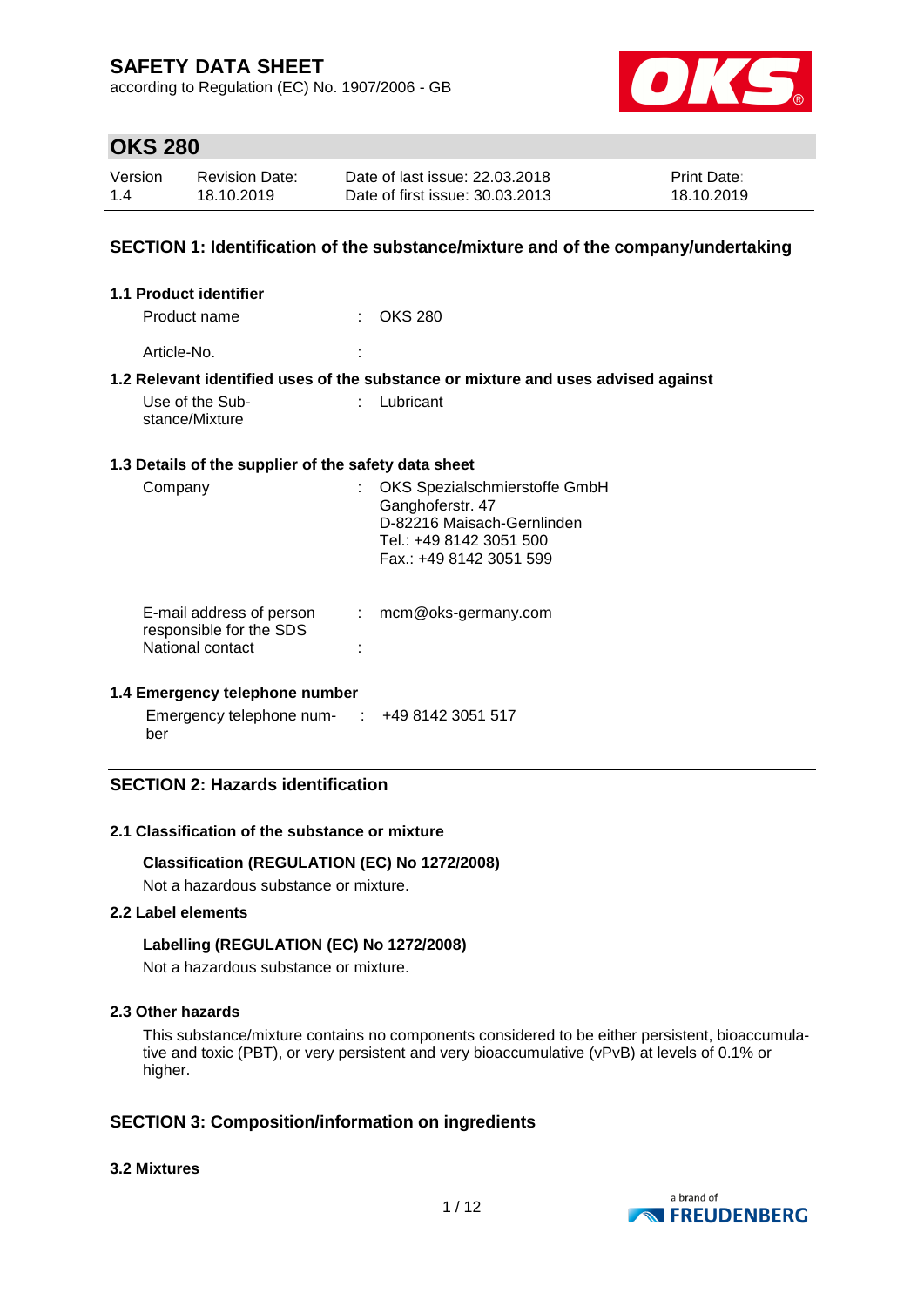according to Regulation (EC) No. 1907/2006 - GB



# **OKS 280**

| Version<br>1.4                      | <b>Revision Date:</b><br>18.10.2019 | Date of last issue: 22.03.2018<br>Date of first issue: 30.03.2013 | Print Date:<br>18.10.2019 |
|-------------------------------------|-------------------------------------|-------------------------------------------------------------------|---------------------------|
|                                     | Chemical nature                     | Mineral oil.<br>solid lubricant<br>lithium soap                   |                           |
| <b>Components</b><br><b>Remarks</b> |                                     | No hazardous ingredients                                          |                           |

## **SECTION 4: First aid measures**

| 4.1 Description of first aid measures |                                                                                                                                                                                                      |
|---------------------------------------|------------------------------------------------------------------------------------------------------------------------------------------------------------------------------------------------------|
| If inhaled                            | Remove person to fresh air. If signs/symptoms continue, get<br>medical attention.<br>Keep patient warm and at rest.<br>If breathing is irregular or stopped, administer artificial respira-<br>tion. |
| In case of skin contact               | Remove contaminated clothing. If irritation develops, get med-<br>ical attention.<br>Wash off with soap and water.                                                                                   |
| In case of eye contact                | Rinse immediately with plenty of water, also under the eyelids,<br>for at least 10 minutes.<br>If eye irritation persists, consult a specialist.                                                     |
| If swallowed                          | Move the victim to fresh air.<br>Do not induce vomiting without medical advice.                                                                                                                      |
|                                       | 4.2 Most important symptoms and effects, both acute and delayed                                                                                                                                      |
| Symptoms                              | No information available.                                                                                                                                                                            |
| <b>Risks</b>                          | None known.                                                                                                                                                                                          |

## **4.3 Indication of any immediate medical attention and special treatment needed** Treatment : No information available.

# **SECTION 5: Firefighting measures**

| 5.1 Extinguishing media           |                                                                               |
|-----------------------------------|-------------------------------------------------------------------------------|
| Suitable extinguishing media      | Use water spray, alcohol-resistant foam, dry chemical or car-<br>bon dioxide. |
| Unsuitable extinguishing<br>media | : High volume water jet                                                       |

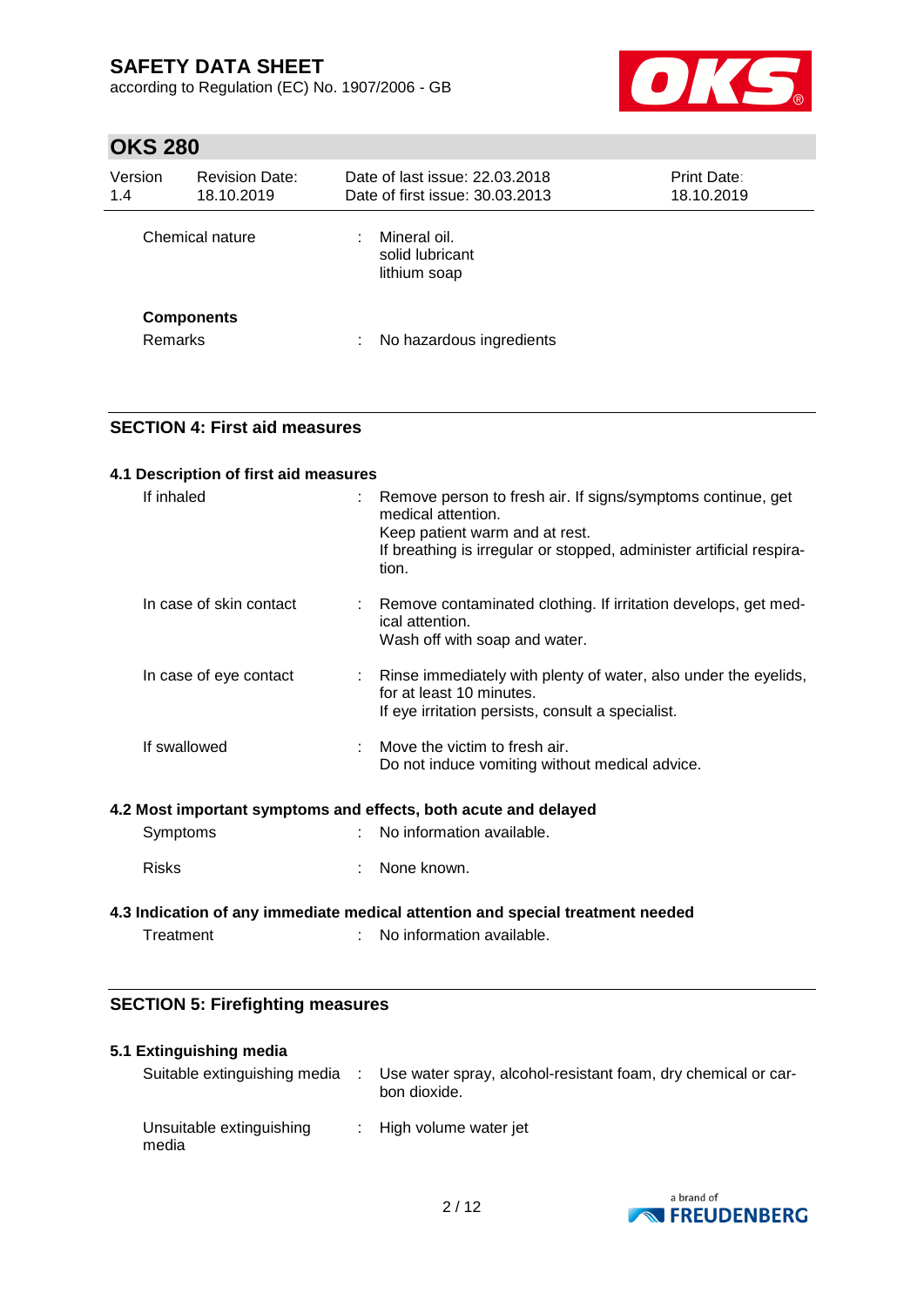according to Regulation (EC) No. 1907/2006 - GB



# **OKS 280**

| Version | <b>Revision Date:</b>                                     | Date of last issue: 22.03.2018  | <b>Print Date:</b> |  |  |  |  |  |
|---------|-----------------------------------------------------------|---------------------------------|--------------------|--|--|--|--|--|
| 1.4     | 18.10.2019                                                | Date of first issue: 30.03.2013 | 18.10.2019         |  |  |  |  |  |
|         | 5.2 Special hazards arising from the substance or mixture |                                 |                    |  |  |  |  |  |

| Specific hazards during fire-<br>fighting          | : Fire may cause evolution of:<br>Carbon oxides<br>Metal oxides<br>Sulphur oxides                                                                                       |
|----------------------------------------------------|-------------------------------------------------------------------------------------------------------------------------------------------------------------------------|
| 5.3 Advice for firefighters                        |                                                                                                                                                                         |
| Special protective equipment :<br>for firefighters | In the event of fire, wear self-contained breathing apparatus.<br>Use personal protective equipment. Exposure to decomposi-<br>tion products may be a hazard to health. |
| Further information                                | Standard procedure for chemical fires.                                                                                                                                  |

## **SECTION 6: Accidental release measures**

| 6.1 Personal precautions, protective equipment and emergency procedures |                                                                                                                                                                                                                                                                                 |  |  |  |  |  |
|-------------------------------------------------------------------------|---------------------------------------------------------------------------------------------------------------------------------------------------------------------------------------------------------------------------------------------------------------------------------|--|--|--|--|--|
| Personal precautions                                                    | : Evacuate personnel to safe areas.<br>Use the indicated respiratory protection if the occupational<br>exposure limit is exceeded and/or in case of product release<br>(dust).<br>Do not breathe vapours, aerosols.<br>Refer to protective measures listed in sections 7 and 8. |  |  |  |  |  |
| <b>6.2 Environmental precautions</b>                                    |                                                                                                                                                                                                                                                                                 |  |  |  |  |  |
| Environmental precautions                                               | Try to prevent the material from entering drains or water<br>courses.<br>Local authorities should be advised if significant spillages<br>cannot be contained.                                                                                                                   |  |  |  |  |  |

### **6.3 Methods and material for containment and cleaning up**

| Methods for cleaning up | Clean up promptly by sweeping or vacuum.          |  |
|-------------------------|---------------------------------------------------|--|
|                         | Keep in suitable, closed containers for disposal. |  |

## **6.4 Reference to other sections**

For personal protection see section 8.

## **SECTION 7: Handling and storage**

## **7.1 Precautions for safe handling**

| Advice on safe handling | $\therefore$ For personal protection see section 8.<br>Smoking, eating and drinking should be prohibited in the ap-<br>plication area. |
|-------------------------|----------------------------------------------------------------------------------------------------------------------------------------|
|                         | Wash hands and face before breaks and immediately after<br>handling the product.                                                       |

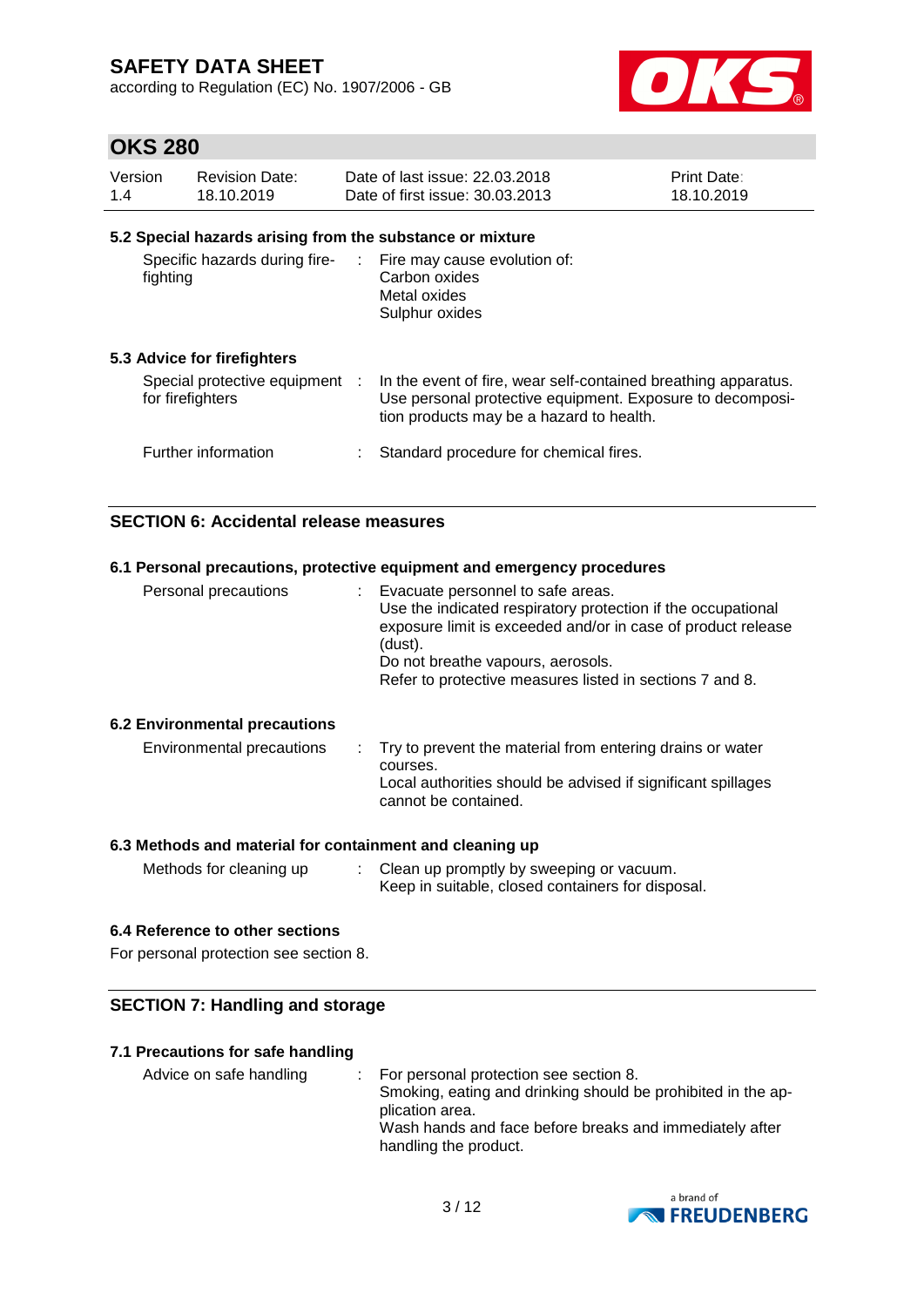according to Regulation (EC) No. 1907/2006 - GB



# **OKS 280**

| Version<br>1.4                                   | <b>Revision Date:</b><br>18.10.2019 |    | Date of last issue: 22.03.2018<br>Date of first issue: 30.03.2013                                                                                                                                                                                                                                                              | <b>Print Date:</b><br>18.10.2019 |
|--------------------------------------------------|-------------------------------------|----|--------------------------------------------------------------------------------------------------------------------------------------------------------------------------------------------------------------------------------------------------------------------------------------------------------------------------------|----------------------------------|
|                                                  | Hygiene measures                    |    | Wash face, hands and any exposed skin thoroughly after<br>handling.                                                                                                                                                                                                                                                            |                                  |
|                                                  |                                     |    | 7.2 Conditions for safe storage, including any incompatibilities                                                                                                                                                                                                                                                               |                                  |
| Requirements for storage<br>areas and containers |                                     | ÷. | Store in original container. Keep container closed when not in<br>use. Keep in a dry, cool and well-ventilated place. Containers<br>which are opened must be carefully resealed and kept upright<br>to prevent leakage. Store in accordance with the particular<br>national regulations. Keep in properly labelled containers. |                                  |
| 7.3 Specific end use(s)                          |                                     |    |                                                                                                                                                                                                                                                                                                                                |                                  |
|                                                  | Specific use(s)                     |    | Specific instructions for handling, not required.                                                                                                                                                                                                                                                                              |                                  |

## **SECTION 8: Exposure controls/personal protection**

#### **8.1 Control parameters**

Contains no substances with occupational exposure limit values.

#### **Derived No Effect Level (DNEL) according to Regulation (EC) No. 1907/2006:**

| Substance name                                                                           | End Use | Exposure routes | Potential health ef-<br>fects | Value        |
|------------------------------------------------------------------------------------------|---------|-----------------|-------------------------------|--------------|
| Distillates (petrole-<br>um), hydrotreated<br>heavy paraffinic;<br>Baseoil - unspecified | Workers | Inhalation      | Long-term local ef-<br>fects  | 5.6 mg/m $3$ |

### **Predicted No Effect Concentration (PNEC) according to Regulation (EC) No. 1907/2006:**

| Substance name                    | <b>Environmental Compartment</b> | Value      |
|-----------------------------------|----------------------------------|------------|
| Distillates (petroleum), solvent- | Oral                             | 9.33 mg/kg |
| dewaxed heavy paraffinic;         |                                  |            |
| Baseoil - unspecified             |                                  |            |
| Distillates (petroleum), hy-      | Oral                             | 9.33 mg/kg |
| drotreated heavy paraffinic;      |                                  |            |
| Baseoil - unspecified             |                                  |            |

#### **8.2 Exposure controls**

#### **Engineering measures**

none

#### **Personal protective equipment**

| Eye protection   | Tightly fitting safety goggles                                                                                                   |  |  |
|------------------|----------------------------------------------------------------------------------------------------------------------------------|--|--|
| Hand protection  |                                                                                                                                  |  |  |
| Material         | Nitrile rubber                                                                                                                   |  |  |
| Protective index | Class 1                                                                                                                          |  |  |
| Remarks          | For prolonged or repeated contact use protective gloves. The<br>selected protective gloves have to satisfy the specifications of |  |  |

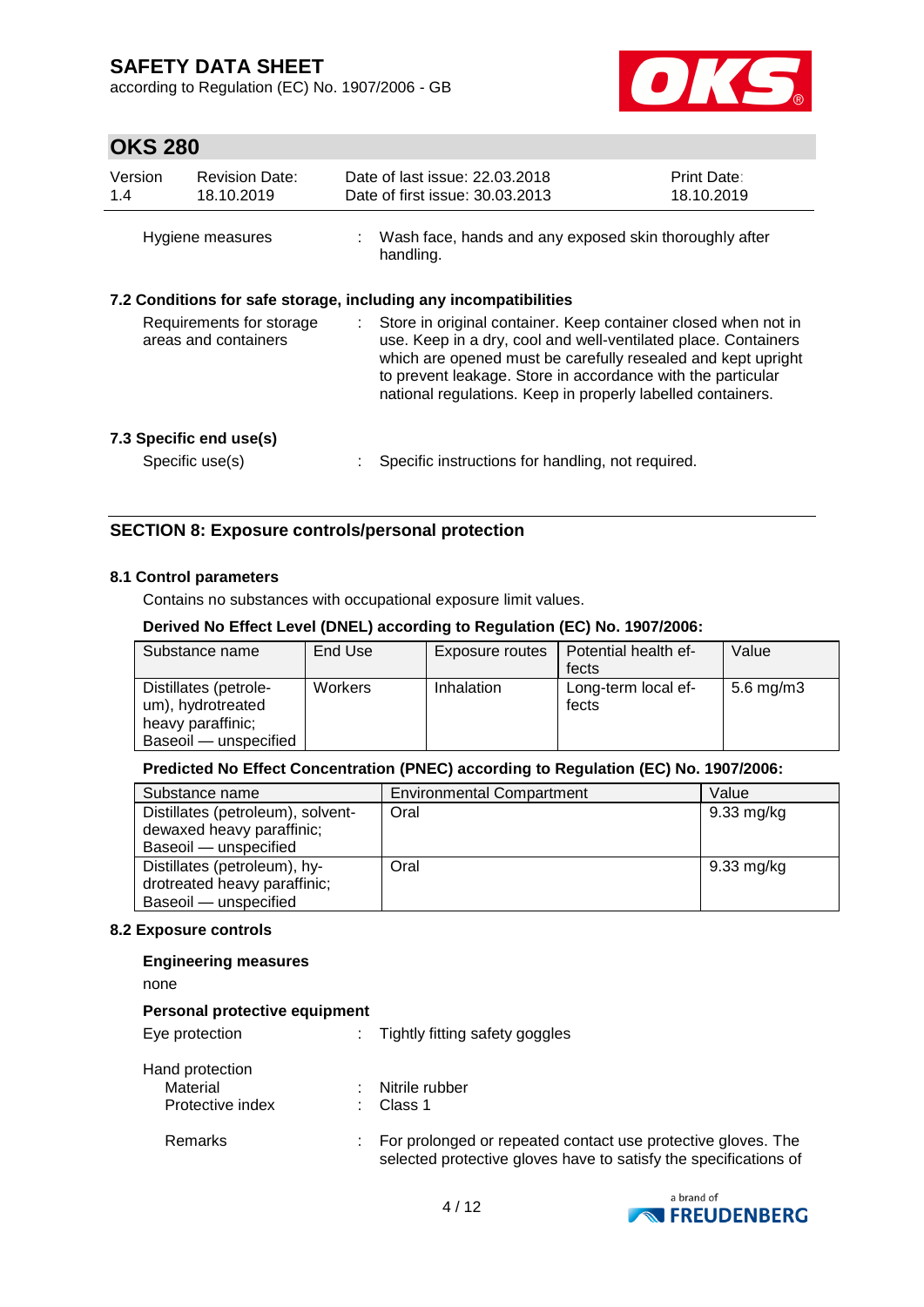according to Regulation (EC) No. 1907/2006 - GB



# **OKS 280**

| Version<br>1.4      | <b>Revision Date:</b><br>18.10.2019 | Date of last issue: 22.03.2018<br>Date of first issue: 30.03.2013                                                                                                                                                                                                                                             | <b>Print Date:</b><br>18.10.2019 |  |
|---------------------|-------------------------------------|---------------------------------------------------------------------------------------------------------------------------------------------------------------------------------------------------------------------------------------------------------------------------------------------------------------|----------------------------------|--|
|                     |                                     | Regulation (EU) 2016/425 and the standard EN 374 derived<br>from it. The break through time depends amongst other<br>things on the material, the thickness and the type of glove<br>and therefore has to be measured for each case.                                                                           |                                  |  |
|                     | Respiratory protection              | Not required; except in case of aerosol formation.                                                                                                                                                                                                                                                            |                                  |  |
| Filter type         |                                     | Filter type P                                                                                                                                                                                                                                                                                                 |                                  |  |
| Protective measures |                                     | The type of protective equipment must be selected according<br>to the concentration and amount of the dangerous substance<br>at the specific workplace.<br>Choose body protection in relation to its type, to the concen-<br>tration and amount of dangerous substances, and to the spe-<br>cific work-place. |                                  |  |

# **SECTION 9: Physical and chemical properties**

## **9.1 Information on basic physical and chemical properties**

| Appearance                                            |    | paste                     |
|-------------------------------------------------------|----|---------------------------|
| Colour                                                | ۰  | white                     |
| Odour                                                 | t  | hydrocarbon-like          |
| Odour Threshold                                       | t  | No data available         |
|                                                       |    |                           |
| рH                                                    |    | Not applicable            |
| Melting point/range                                   | t  | No data available         |
| Boiling point/boiling range                           | ÷. | No data available         |
| Flash point                                           |    | Not applicable            |
| <b>Evaporation rate</b>                               |    | No data available         |
| Flammability (solid, gas)                             | t  | <b>Combustible Solids</b> |
| Upper explosion limit / Upper<br>flammability limit   | t. | No data available         |
| Lower explosion limit / Lower :<br>flammability limit |    | No data available         |
| Vapour pressure                                       |    | < 0.001 hPa (20 °C)       |
| Relative vapour density                               |    | No data available         |

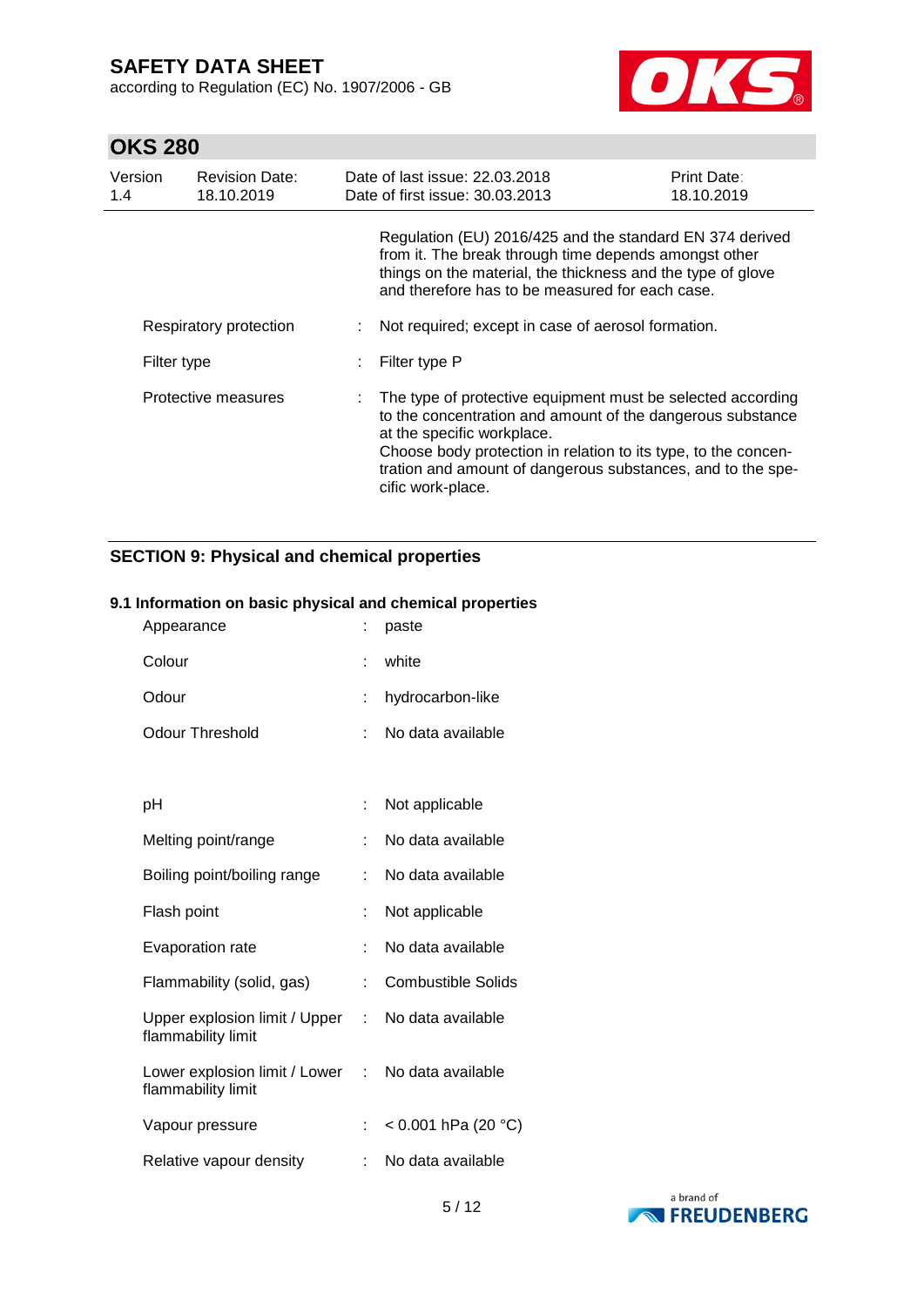according to Regulation (EC) No. 1907/2006 - GB



# **OKS 280**

| Version<br>1.4       |                 | <b>Revision Date:</b><br>18.10.2019 |                   | Date of last issue: 22.03.2018<br>Date of first issue: 30.03.2013 | Print Date:<br>18.10.2019 |
|----------------------|-----------------|-------------------------------------|-------------------|-------------------------------------------------------------------|---------------------------|
|                      | Density         |                                     | ÷                 | 1.70 g/cm3<br>(20 °C)                                             |                           |
| <b>Bulk density</b>  |                 |                                     | No data available |                                                                   |                           |
|                      | Solubility(ies) | Water solubility                    |                   | insoluble                                                         |                           |
|                      |                 | Solubility in other solvents        | ÷                 | No data available                                                 |                           |
|                      | octanol/water   | Partition coefficient: n-           |                   | No data available                                                 |                           |
|                      |                 | Auto-ignition temperature           | ÷                 | No data available                                                 |                           |
|                      |                 | Decomposition temperature           | ÷                 | No data available                                                 |                           |
|                      | Viscosity       | Viscosity, dynamic                  | ÷                 | No data available                                                 |                           |
|                      |                 | Viscosity, kinematic                | ÷                 | Not applicable                                                    |                           |
|                      |                 | <b>Explosive properties</b>         |                   | Not explosive                                                     |                           |
| Oxidizing properties |                 | ÷                                   | No data available |                                                                   |                           |
|                      |                 | 9.2 Other information               |                   |                                                                   |                           |
|                      |                 | Sublimation point                   |                   | No data available                                                 |                           |
|                      |                 | Metal corrosion rate                |                   | Not corrosive to metals                                           |                           |
|                      | Self-ignition   |                                     |                   | not auto-flammable                                                |                           |
|                      |                 |                                     |                   |                                                                   |                           |

# **SECTION 10: Stability and reactivity**

#### **10.1 Reactivity**

No hazards to be specially mentioned.

#### **10.2 Chemical stability**

Stable under normal conditions.

### **10.3 Possibility of hazardous reactions**

|  |  | <b>10.4 Conditions to avoid</b> |  |  |
|--|--|---------------------------------|--|--|
|--|--|---------------------------------|--|--|

Conditions to avoid : No conditions to be specially mentioned.



Hazardous reactions : No dangerous reaction known under conditions of normal use.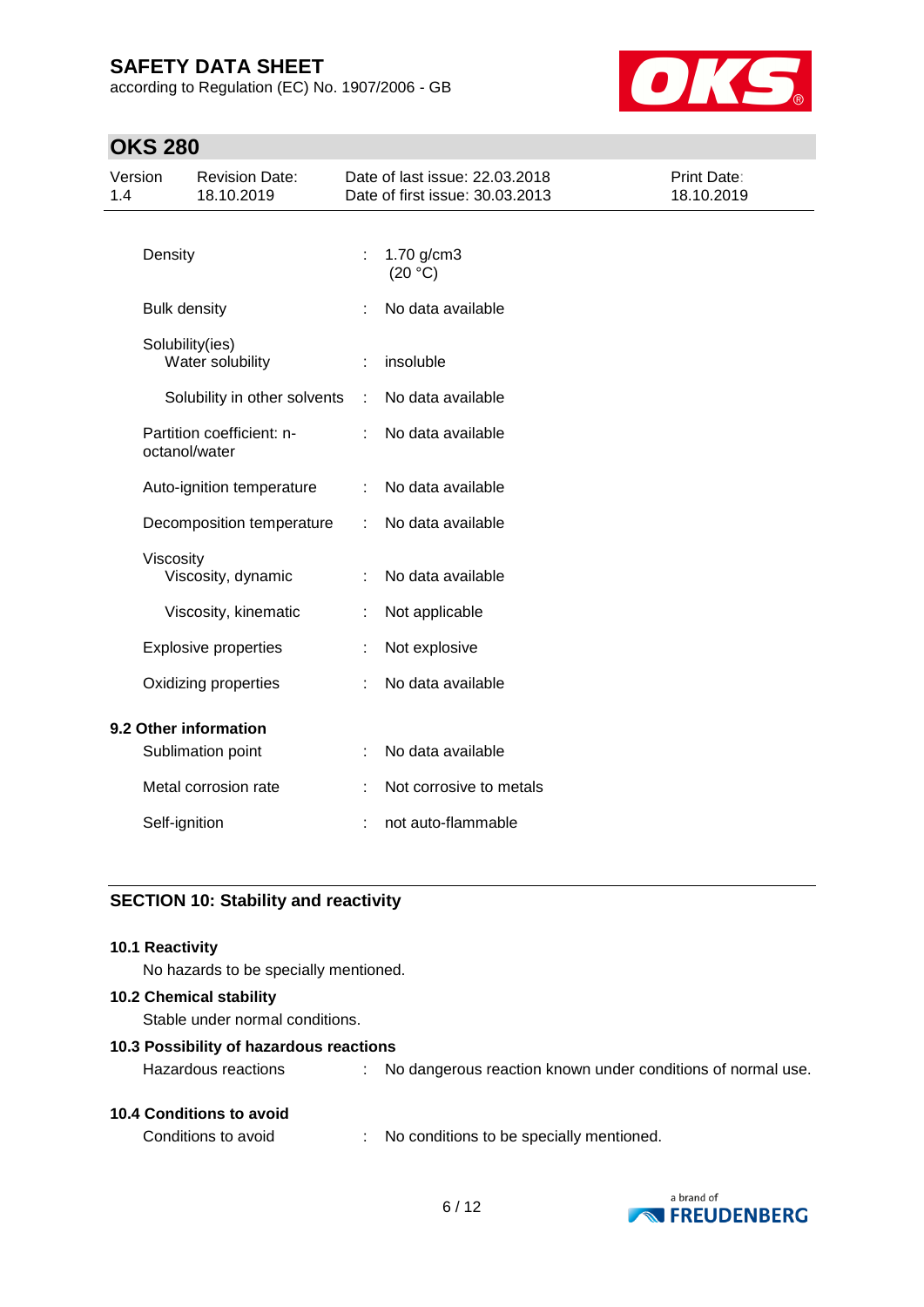according to Regulation (EC) No. 1907/2006 - GB



# **OKS 280**

| Version | <b>Revision Date:</b> | Date of last issue: 22,03,2018  | <b>Print Date:</b> |
|---------|-----------------------|---------------------------------|--------------------|
| 1.4     | 18.10.2019            | Date of first issue: 30.03.2013 | 18.10.2019         |

### **10.5 Incompatible materials**

Materials to avoid : No materials to be especially mentioned.

#### **10.6 Hazardous decomposition products**

No decomposition if stored and applied as directed.

## **SECTION 11: Toxicological information**

#### **11.1 Information on toxicological effects**

| <b>Product:</b>                  |                                           |                                             |
|----------------------------------|-------------------------------------------|---------------------------------------------|
| Acute oral toxicity              | $\mathcal{F}^{\mathcal{A}}_{\mathcal{A}}$ | Remarks: This information is not available. |
| Acute inhalation toxicity        |                                           | Remarks: This information is not available. |
| Acute dermal toxicity            |                                           | Remarks: This information is not available. |
| <b>Skin corrosion/irritation</b> |                                           |                                             |
| <b>Product:</b><br>Remarks       | ۰                                         | This information is not available.          |

#### **Serious eye damage/eye irritation**

### **Product:**

Remarks : This information is not available.

## **Respiratory or skin sensitisation**

## **Product:**

Remarks : This information is not available.

## **Germ cell mutagenicity**

| <b>Product:</b> |  |
|-----------------|--|
|                 |  |

| Genotoxicity in vitro | : Remarks: No data available |
|-----------------------|------------------------------|
| Genotoxicity in vivo  | : Remarks: No data available |

### **Carcinogenicity**

### **Product:**

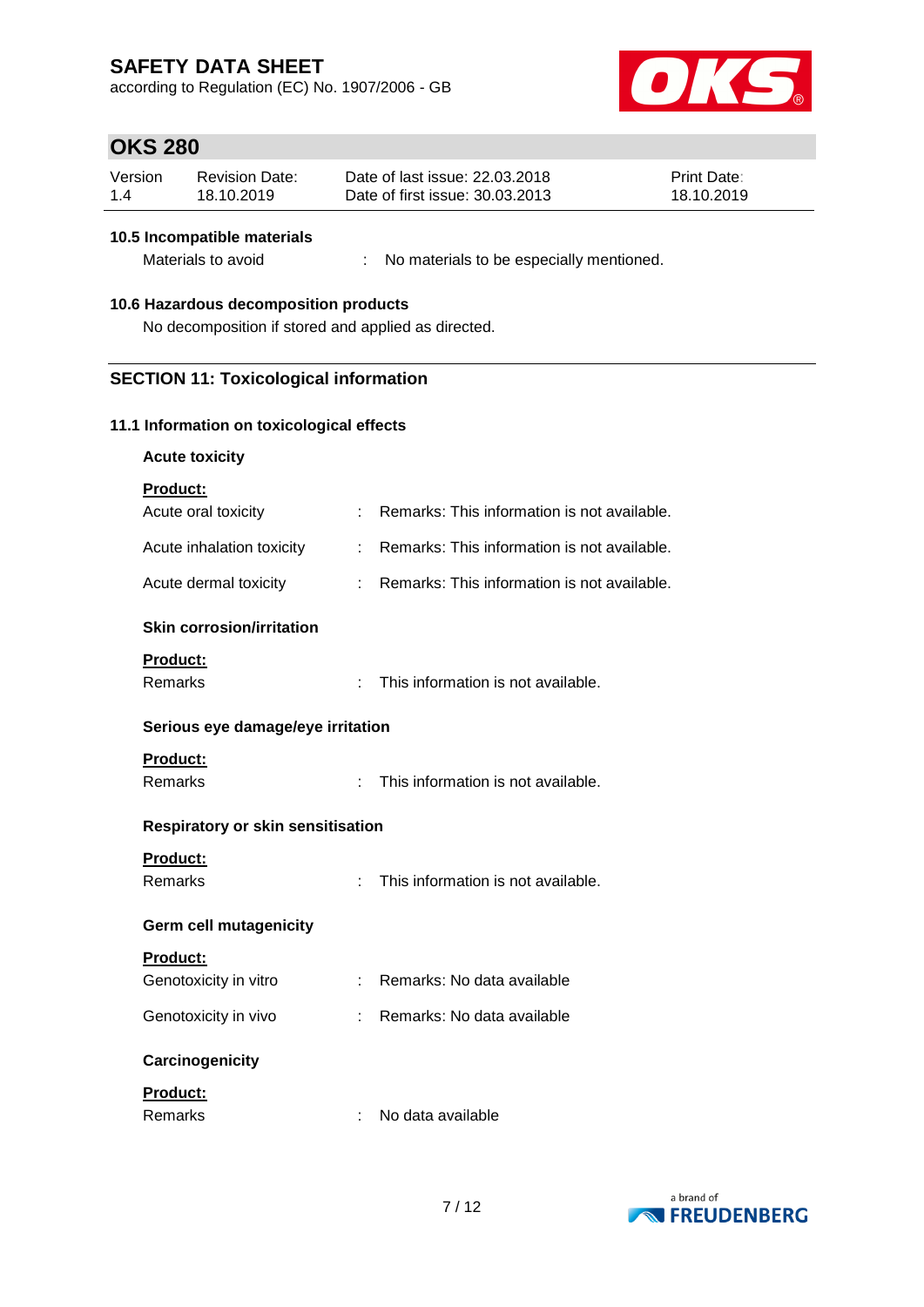according to Regulation (EC) No. 1907/2006 - GB



# **OKS 280**

| Version<br>1.4 |                 | <b>Revision Date:</b><br>18.10.2019 |    | Date of last issue: 22.03.2018<br>Date of first issue: 30.03.2013                               | Print Date:<br>18.10.2019 |
|----------------|-----------------|-------------------------------------|----|-------------------------------------------------------------------------------------------------|---------------------------|
|                |                 | <b>Reproductive toxicity</b>        |    |                                                                                                 |                           |
|                | <b>Product:</b> |                                     |    |                                                                                                 |                           |
|                |                 | Effects on fertility                | ÷. | Remarks: No data available                                                                      |                           |
|                | ment            | Effects on foetal develop-          | ÷. | Remarks: No data available                                                                      |                           |
|                |                 | <b>Repeated dose toxicity</b>       |    |                                                                                                 |                           |
|                | <b>Product:</b> |                                     |    |                                                                                                 |                           |
|                | Remarks         |                                     | ÷  | This information is not available.                                                              |                           |
|                |                 | <b>Aspiration toxicity</b>          |    |                                                                                                 |                           |
|                | <b>Product:</b> |                                     |    |                                                                                                 |                           |
|                |                 | This information is not available.  |    |                                                                                                 |                           |
|                |                 | <b>Further information</b>          |    |                                                                                                 |                           |
|                | <b>Product:</b> |                                     |    |                                                                                                 |                           |
|                | Remarks         |                                     | ÷. | Information given is based on data on the components and<br>the toxicology of similar products. |                           |

# **SECTION 12: Ecological information**

## **12.1 Toxicity**

| <b>Product:</b>                                          |                            |
|----------------------------------------------------------|----------------------------|
| Toxicity to fish                                         | Remarks: No data available |
| Toxicity to daphnia and other :<br>aquatic invertebrates | Remarks: No data available |
| Toxicity to algae/aquatic<br>plants                      | Remarks: No data available |
| Toxicity to microorganisms                               | Remarks: No data available |

## **12.2 Persistence and degradability**

| <b>Product:</b>                                                 |                            |
|-----------------------------------------------------------------|----------------------------|
| Biodegradability                                                | Remarks: No data available |
| Physico-chemical removabil- : Remarks: No data available<br>itv |                            |

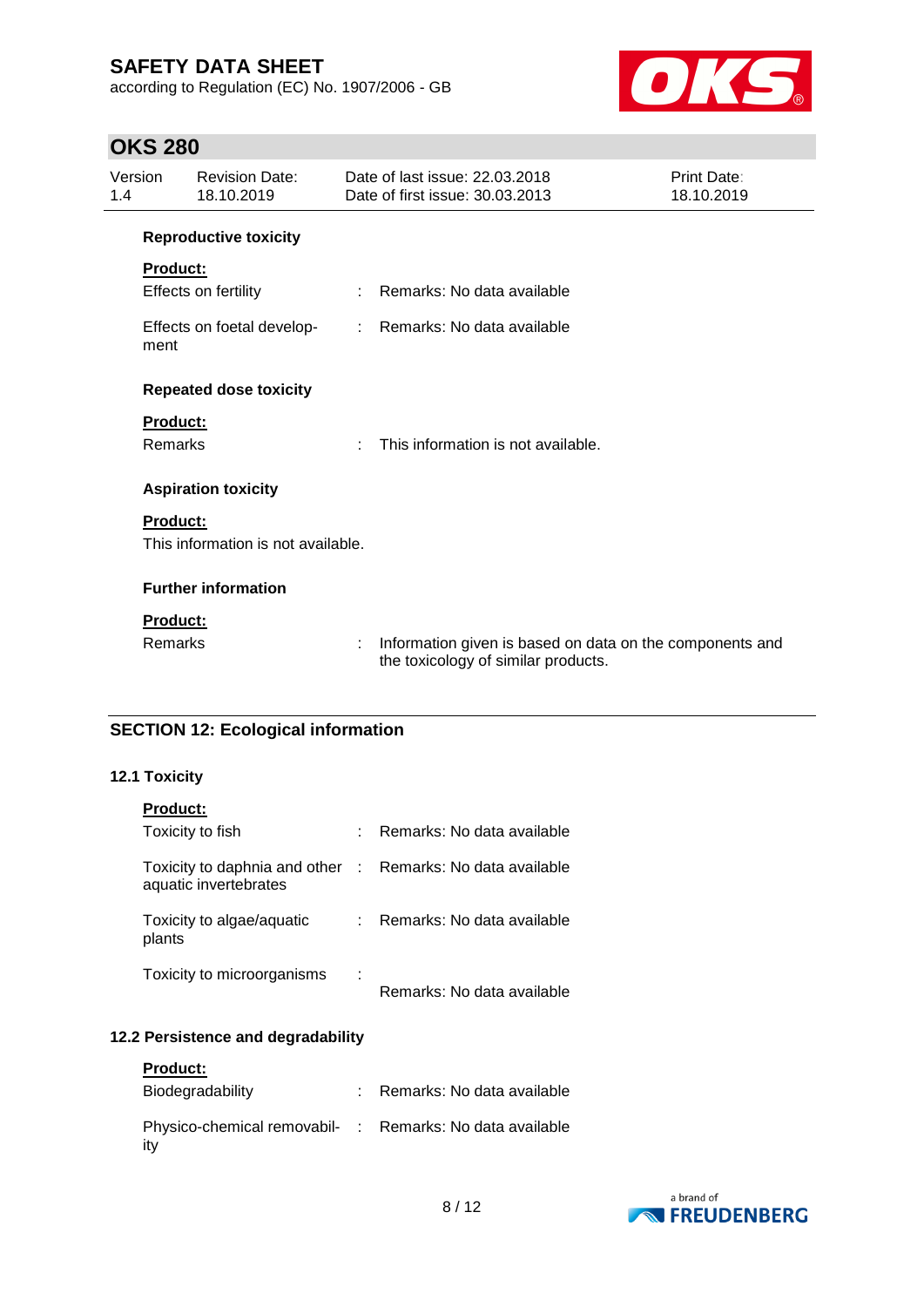according to Regulation (EC) No. 1907/2006 - GB



# **OKS 280**

| Version | Revision Date: | Date of last issue: 22.03.2018  | <b>Print Date:</b> |
|---------|----------------|---------------------------------|--------------------|
| 1.4     | 18.10.2019     | Date of first issue: 30.03.2013 | 18.10.2019         |

### **12.3 Bioaccumulative potential**

### **Product:**

| <b>Bioaccumulation</b> | : Remarks: This mixture contains no substance considered to |
|------------------------|-------------------------------------------------------------|
|                        | be persistent, bioaccumulating and toxic (PBT).             |
|                        | This mixture contains no substance considered to be very    |
|                        | persistent and very bioaccumulating (vPvB).                 |

## **12.4 Mobility in soil**

| <b>Product:</b>                                    |                              |
|----------------------------------------------------|------------------------------|
| Mobility                                           | : Remarks: No data available |
| Distribution among environ-<br>mental compartments | : Remarks: No data available |

## **12.5 Results of PBT and vPvB assessment**

## **Product:**

| $0.1\%$ or higher | Assessment |  | : This substance/mixture contains no components considered<br>to be either persistent, bioaccumulative and toxic (PBT), or<br>very persistent and very bioaccumulative (vPvB) at levels of |
|-------------------|------------|--|--------------------------------------------------------------------------------------------------------------------------------------------------------------------------------------------|
|-------------------|------------|--|--------------------------------------------------------------------------------------------------------------------------------------------------------------------------------------------|

### **12.6 Other adverse effects**

| du<br>ĸ |
|---------|

| Additional ecological infor- | No information on ecology is available. |
|------------------------------|-----------------------------------------|
| mation                       |                                         |

## **SECTION 13: Disposal considerations**

#### **13.1 Waste treatment methods**

| Product                | The product should not be allowed to enter drains, water<br>courses or the soil.                                                                                       |
|------------------------|------------------------------------------------------------------------------------------------------------------------------------------------------------------------|
|                        | Waste codes should be assigned by the user based on the<br>application for which the product was used.                                                                 |
| Contaminated packaging | Packaging that is not properly emptied must be disposed of as<br>the unused product.<br>Dispose of waste product or used containers according to<br>local regulations. |
|                        | The following Waste Codes are only suggestions:                                                                                                                        |

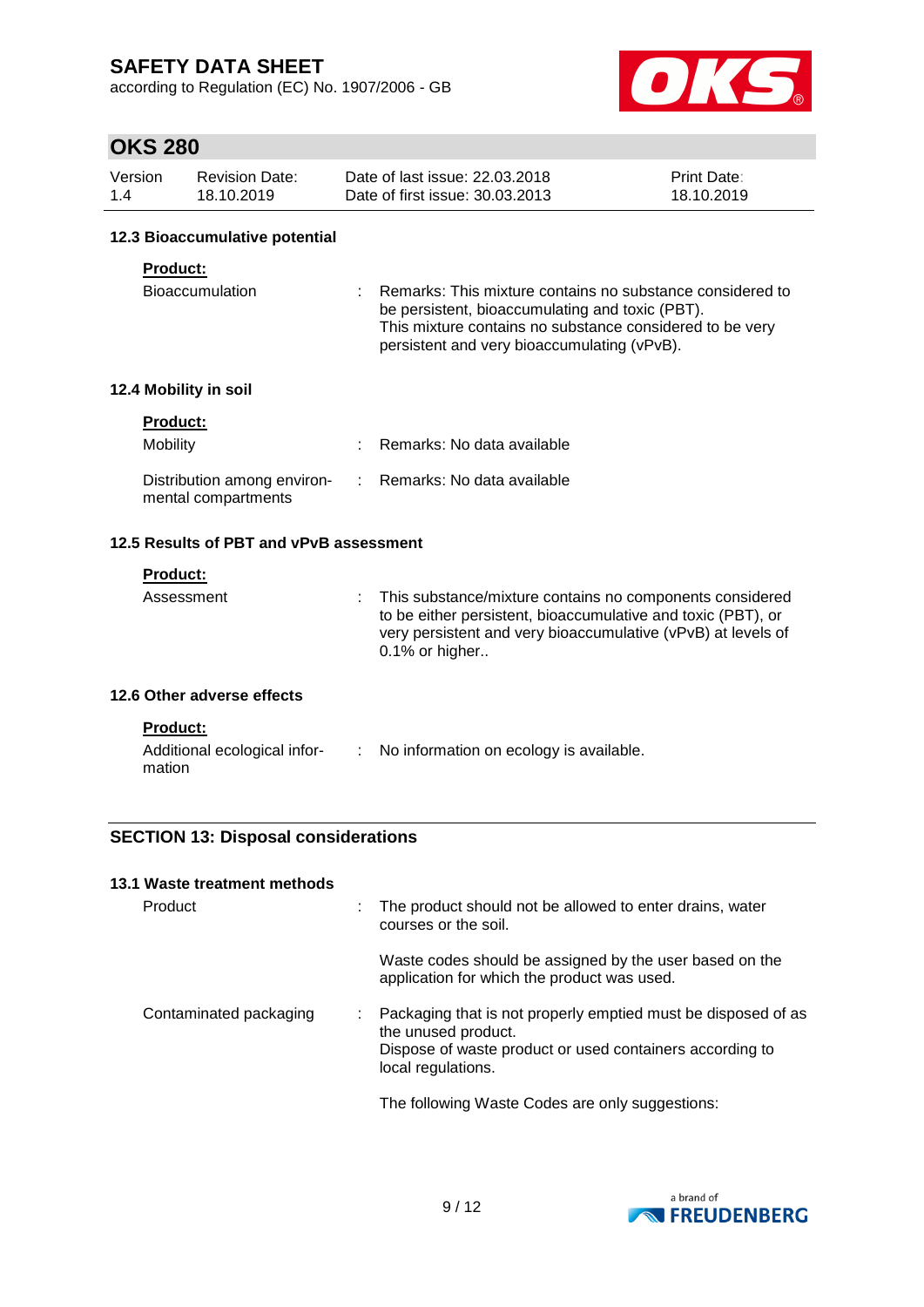according to Regulation (EC) No. 1907/2006 - GB



# **OKS 280**

| Version | Revision Date: | Date of last issue: 22.03.2018  | <b>Print Date:</b> |
|---------|----------------|---------------------------------|--------------------|
| 1.4     | 18.10.2019     | Date of first issue: 30.03.2013 | 18.10.2019         |

## **SECTION 14: Transport information**

## **14.1 UN number**

| <b>ADR</b>                                          |   | Not regulated as a dangerous good                                                                                  |  |  |  |  |
|-----------------------------------------------------|---|--------------------------------------------------------------------------------------------------------------------|--|--|--|--|
| <b>IMDG</b>                                         |   | Not regulated as a dangerous good                                                                                  |  |  |  |  |
| <b>IATA</b>                                         |   | Not regulated as a dangerous good                                                                                  |  |  |  |  |
| 14.2 UN proper shipping name                        |   |                                                                                                                    |  |  |  |  |
| <b>ADR</b>                                          |   | Not regulated as a dangerous good                                                                                  |  |  |  |  |
| <b>IMDG</b>                                         |   | Not regulated as a dangerous good                                                                                  |  |  |  |  |
| <b>IATA</b>                                         |   | Not regulated as a dangerous good                                                                                  |  |  |  |  |
| 14.3 Transport hazard class(es)                     |   |                                                                                                                    |  |  |  |  |
| <b>ADR</b>                                          |   | Not regulated as a dangerous good                                                                                  |  |  |  |  |
| <b>IMDG</b>                                         |   | Not regulated as a dangerous good                                                                                  |  |  |  |  |
| <b>IATA</b>                                         |   | Not regulated as a dangerous good                                                                                  |  |  |  |  |
| 14.4 Packing group                                  |   |                                                                                                                    |  |  |  |  |
| <b>ADR</b>                                          | ÷ | Not regulated as a dangerous good                                                                                  |  |  |  |  |
| <b>IMDG</b>                                         |   | Not regulated as a dangerous good                                                                                  |  |  |  |  |
| <b>IATA (Cargo)</b>                                 |   | Not regulated as a dangerous good                                                                                  |  |  |  |  |
| <b>IATA (Passenger)</b>                             |   | Not regulated as a dangerous good                                                                                  |  |  |  |  |
| <b>14.5 Environmental hazards</b>                   |   |                                                                                                                    |  |  |  |  |
| <b>ADR</b>                                          |   | Not regulated as a dangerous good                                                                                  |  |  |  |  |
| <b>IMDG</b>                                         |   | Not regulated as a dangerous good                                                                                  |  |  |  |  |
| <b>IATA (Passenger)</b>                             |   | Not regulated as a dangerous good                                                                                  |  |  |  |  |
| <b>IATA (Cargo)</b>                                 |   | Not regulated as a dangerous good                                                                                  |  |  |  |  |
| 14.6 Special precautions for user<br>Not applicable |   |                                                                                                                    |  |  |  |  |
| Remarks                                             |   | 14.7 Transport in bulk according to Annex II of Marpol and the IBC Code<br>Not applicable for product as supplied. |  |  |  |  |

## **SECTION 15: Regulatory information**

### **15.1 Safety, health and environmental regulations/legislation specific for the substance or mixture**

REACH - Candidate List of Substances of Very High Concern for Authorisation (Article 59).

: This product does not contain substances of very high concern (Regulation (EC) No 1907/2006 (REACH),

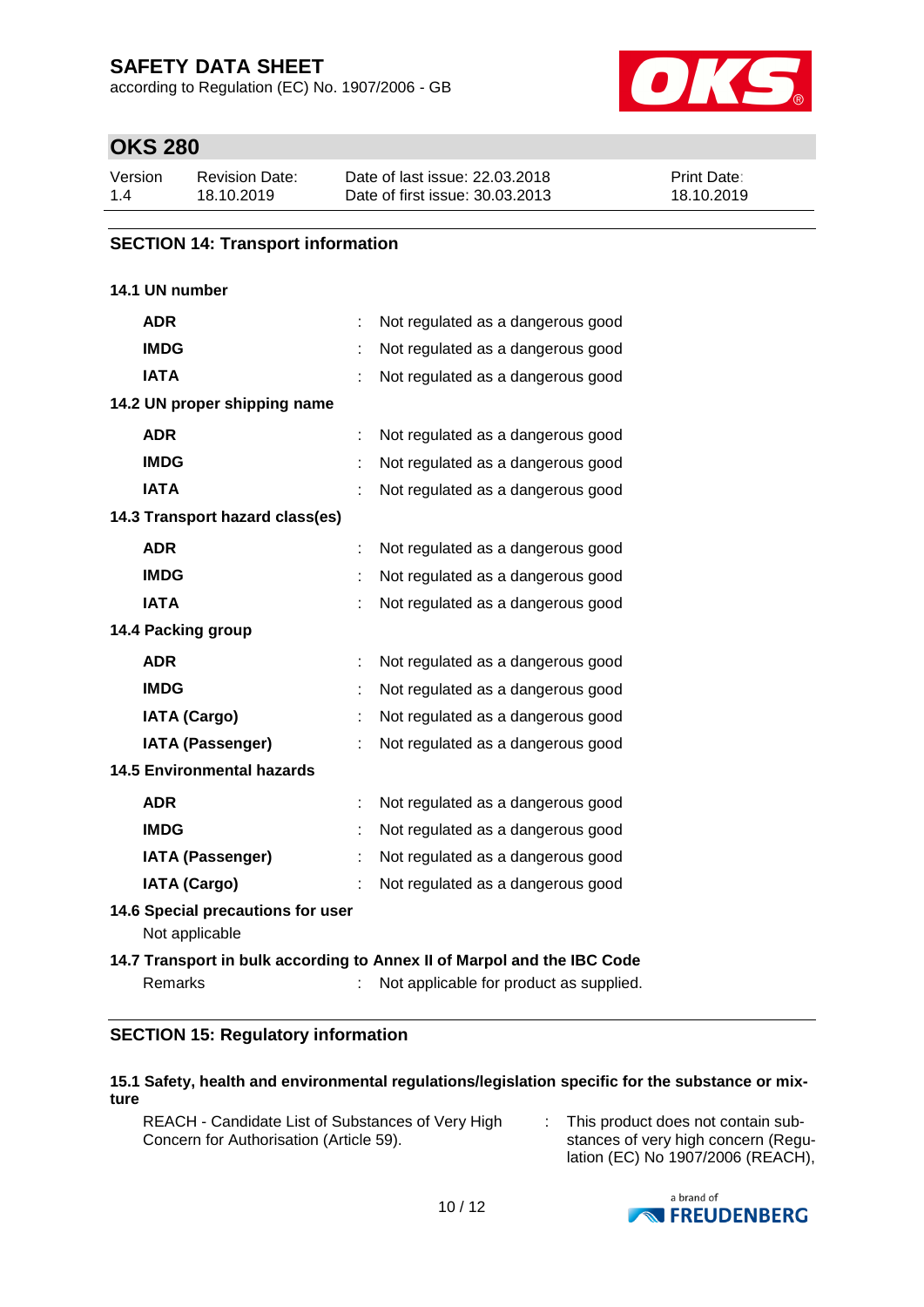according to Regulation (EC) No. 1907/2006 - GB



# **OKS 280**

| Version<br>1.4 |                                                                                                                                                                              | <b>Revision Date:</b><br>18.10.2019                                                                                                                  |   | Date of last issue: 22.03.2018<br>Date of first issue: 30.03.2013 |                | Print Date:<br>18.10.2019                                                                                         |
|----------------|------------------------------------------------------------------------------------------------------------------------------------------------------------------------------|------------------------------------------------------------------------------------------------------------------------------------------------------|---|-------------------------------------------------------------------|----------------|-------------------------------------------------------------------------------------------------------------------|
|                | (Annex XIV)                                                                                                                                                                  | REACH - List of substances subject to authorisation                                                                                                  |   |                                                                   |                | Article 57).<br>Not applicable                                                                                    |
|                | Regulation (EC) No 1005/2009 on substances that de-<br>plete the ozone layer                                                                                                 |                                                                                                                                                      |   | ÷                                                                 | Not applicable |                                                                                                                   |
|                | lutants                                                                                                                                                                      |                                                                                                                                                      |   | Regulation (EC) No 850/2004 on persistent organic pol-            | ÷              | Not applicable                                                                                                    |
|                | Regulation (EC) No 649/2012 of the European Parlia-<br>ment and the Council concerning the export and import<br>of dangerous chemicals                                       |                                                                                                                                                      |   |                                                                   | ÷.             | Not applicable                                                                                                    |
|                |                                                                                                                                                                              | REACH - Restrictions on the manufacture, placing on<br>the market and use of certain dangerous substances,<br>preparations and articles (Annex XVII) |   |                                                                   | ÷.             | Not applicable                                                                                                    |
|                | Seveso III: Directive 2012/18/EU of the European Parliament and of the Council on the control of<br>major-accident hazards involving dangerous substances.<br>Not applicable |                                                                                                                                                      |   |                                                                   |                |                                                                                                                   |
|                |                                                                                                                                                                              | Volatile organic compounds                                                                                                                           | ÷ | Not applicable                                                    |                | Directive 2010/75/EU of 24 November 2010 on industrial<br>emissions (integrated pollution prevention and control) |

### **15.2 Chemical safety assessment**

This information is not available.

### **SECTION 16: Other information**

### **Full text of other abbreviations**

ADN - European Agreement concerning the International Carriage of Dangerous Goods by Inland Waterways; ADR - European Agreement concerning the International Carriage of Dangerous Goods by Road; AICS - Australian Inventory of Chemical Substances; ASTM - American Society for the Testing of Materials; bw - Body weight; CLP - Classification Labelling Packaging Regulation; Regulation (EC) No 1272/2008; CMR - Carcinogen, Mutagen or Reproductive Toxicant; DIN - Standard of the German Institute for Standardisation; DSL - Domestic Substances List (Canada); ECHA - European Chemicals Agency; EC-Number - European Community number; ECx - Concentration associated with x% response; ELx - Loading rate associated with x% response; EmS - Emergency Schedule; ENCS - Existing and New Chemical Substances (Japan); ErCx - Concentration associated with x% growth rate response; GHS - Globally Harmonized System; GLP - Good Laboratory Practice; IARC - International Agency for Research on Cancer; IATA - International Air Transport Association; IBC - International Code for the Construction and Equipment of Ships carrying Dangerous Chemicals in Bulk; IC50 - Half maximal inhibitory concentration; ICAO - International Civil Aviation Organization; IECSC - Inventory of Existing Chemical Substances in China; IMDG - International Maritime Dangerous Goods; IMO - International Maritime Organization; ISHL - Industrial Safety and Health Law (Japan); ISO - International Organisation for Standardization; KECI - Korea Existing Chemicals Inventory; LC50 - Lethal Concentration